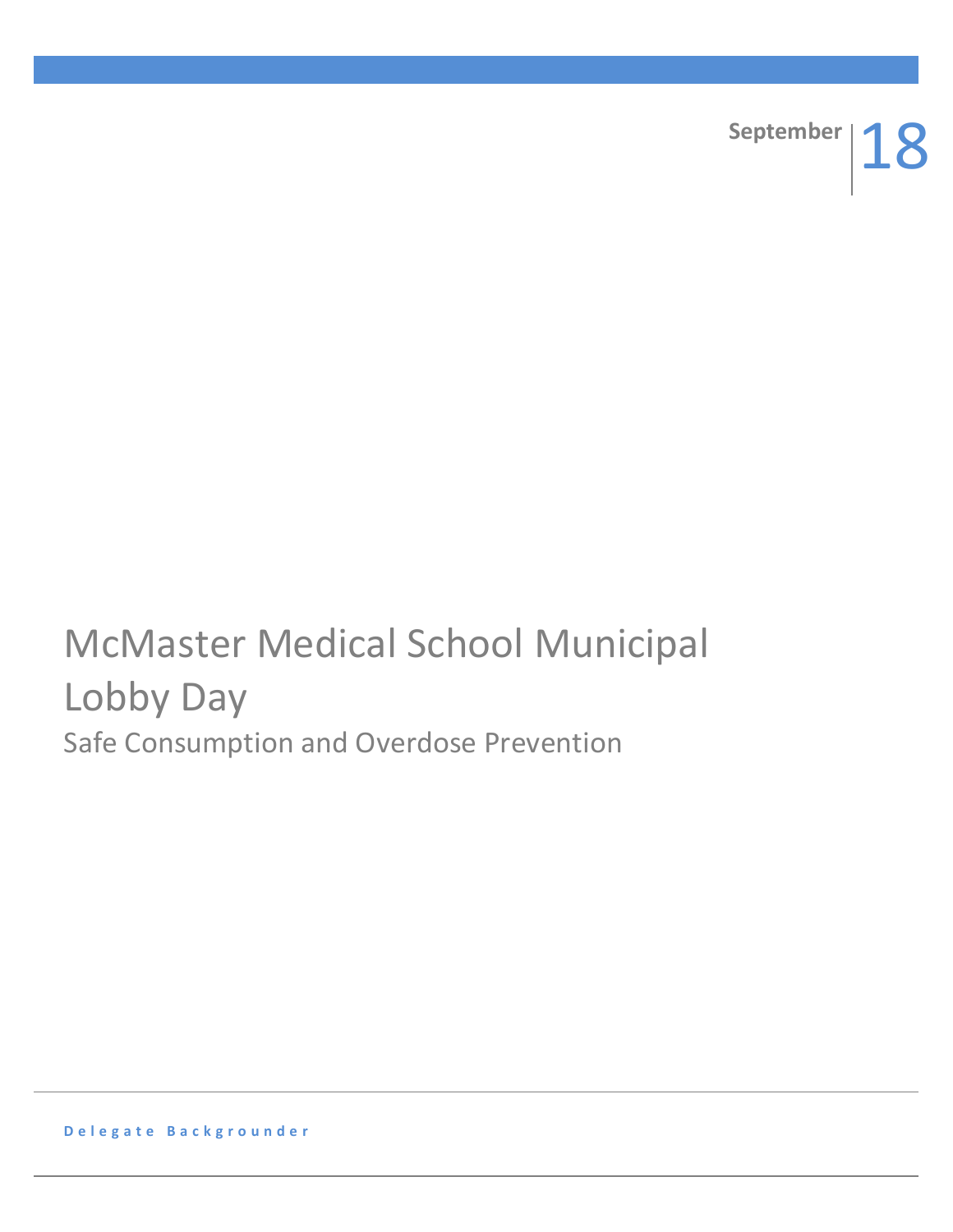#### **PREPARED BY:**

Danielle Arje Holly Breton Anthea Ho Emma van Reekum Ashley Warnock

#### **EDITED BY:**

Debbie Brace Emma van Reekum

# **WITH THANKS TO:**

Hamilton AIDS Network Hamilton Urban Core Community Health Centre Hamilton Public Health and Dr. Elizabeth Richardson Hamilton Public Health Healthy and Safe Communities Department Shelter Health Network and Dr. Tim O'Shea Canadian Medical Association Aboriginal Health Centre and Dick Passmore

# **McMASTER MEDICAL STUDENT LOBBY DAY COMMITTEE**

Danielle Arje Debbie Brace Shannon Brent Holly Breton Anthea Ho Victoria Liu Michael Parvizian Emma van Reekum Ashley Warnock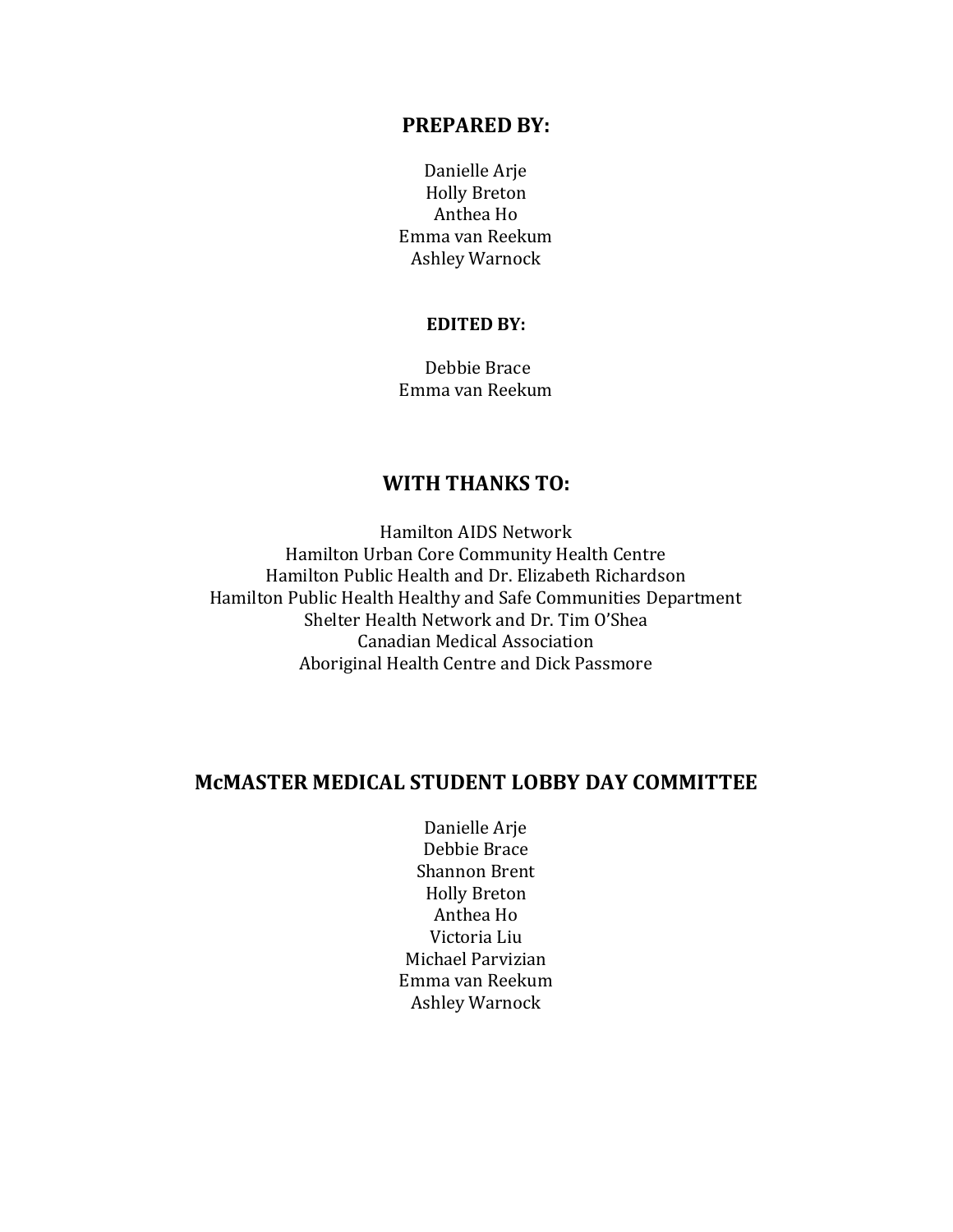# **DEFINITIONS**

**Carfentanil:** Opioid medication used by veterinarians for very large animals. It is not intended for human use and can be 100 times stronger than fentanyl and 10,000 times stronger than morphine. Carfentanil has been found in recreational drugs.

**Fentanyl:** Opioid medication, that is similar to morphine and codeine, but can be up to 100 times stronger than morphine. It is most often prescribed as a slow-release patch to people with chronic, severe pain. Most illegal fentanyl is produced as a powder and can be mixed into other recreational drugs, such as heroin or cocaine.

**Harm Reduction:** A strategy aimed at reducing the negative consequences and sequelea associated with drug use and risky behaviours. It is a philosophy built on social justice and advocates for the rights of people who use drugs.

**Opioid Agonist Treatment**: An effective treatment for addiction to opioid drugs. Medications, such as methadone or buprenorphine (Suboxone), are taken to prevent withdrawal symptoms and reduce cravings for opioid drugs. These drugs are longacting opioids which allows them to prevent withdrawal for 24-36 hours without causing the drug related high.

**OPS**: Overdose Prevention Site: a temporary site where people can come and use drugs under medical supervision. These sites require federal exemptions so that drug users and employees are not criminalized. These sites are generally provincially funded by the Ministry of Health and Long Term Care, and function under renewable 3 or 6 month contracts.

**Naloxone:** A medication that can temporarily reverse the effects of an opioid overdose. It was made freely available in pharmacies, community organizations and provincial correctional facilities in 2016. Naloxone can be taken either as a nasal spray or as an injectable.

**Narcan**: Trade name for Naloxone.

**SIS:** Safe Injection Site: a permanent site where people can use drugs, specifically injectables, under medical supervision. These sites require federal exemptions so that drug users and employees are not criminalized. SISs are generally provincially funded by the Ministry of Health and Long Term Care.

**SCS:** Safe Consumption Site: a permanent site where people can use any desired drug. Special ventilation is required if people are smoking drugs. These sites require federal exemptions so that drug users and employees are not criminalized. SCSs are generally provincially funded by the Ministry of Health and Long Term Care.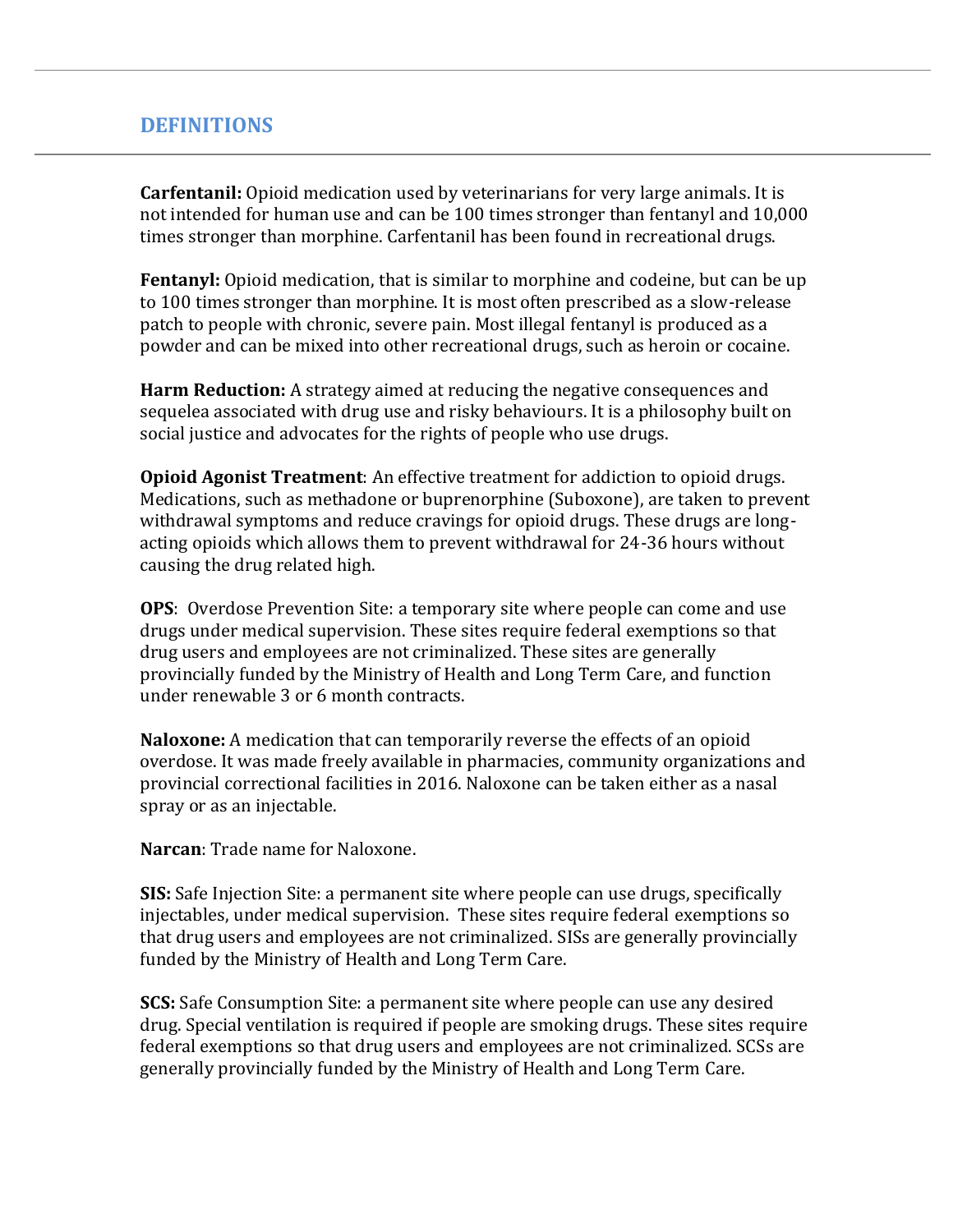# **LINKS**

#### **The AIDS Network**

<https://www.aidsnetwork.ca/>

140 King St. E., Suite 101 Hamilton, ON L8N 1B2 905-528-0854

#### **Hamilton Street Health Clinics**

<https://www.hamilton.ca/public-health/clinics-services/street-health-clinics> *The Wesley Centre*

195 Ferguson Avenue North Hamilton, ON L8L 8J1 905-777-7852 *Notre Dame House* 14 Cannon Street West Hamilton, ON L8R 2B3 905-308-8090

## **Hamilton Opioid Information System**

[https://www.hamilton.ca/public-health/reporting/hamilton-opioid-information](https://www.hamilton.ca/public-health/reporting/hamilton-opioid-information-system)[system](https://www.hamilton.ca/public-health/reporting/hamilton-opioid-information-system)

## **Overdose Prevention Site (OPS)**

[http://shelterhealthnetwork.ca/?page\\_id=983](http://shelterhealthnetwork.ca/?page_id=983) *Hamilton Urban Core Community Health Centre* 71 Rebecca Street Hamilton, ON L8R 1B6 Overdose Prevention Site FAQs: [http://shelterhealthnetwork.ca/wp](http://shelterhealthnetwork.ca/wp-content/uploads/2018/04/Overdose-Prevention-Sites-FAQ.pdf)[content/uploads/2018/04/Overdose-Prevention-Sites-FAQ.pdf](http://shelterhealthnetwork.ca/wp-content/uploads/2018/04/Overdose-Prevention-Sites-FAQ.pdf)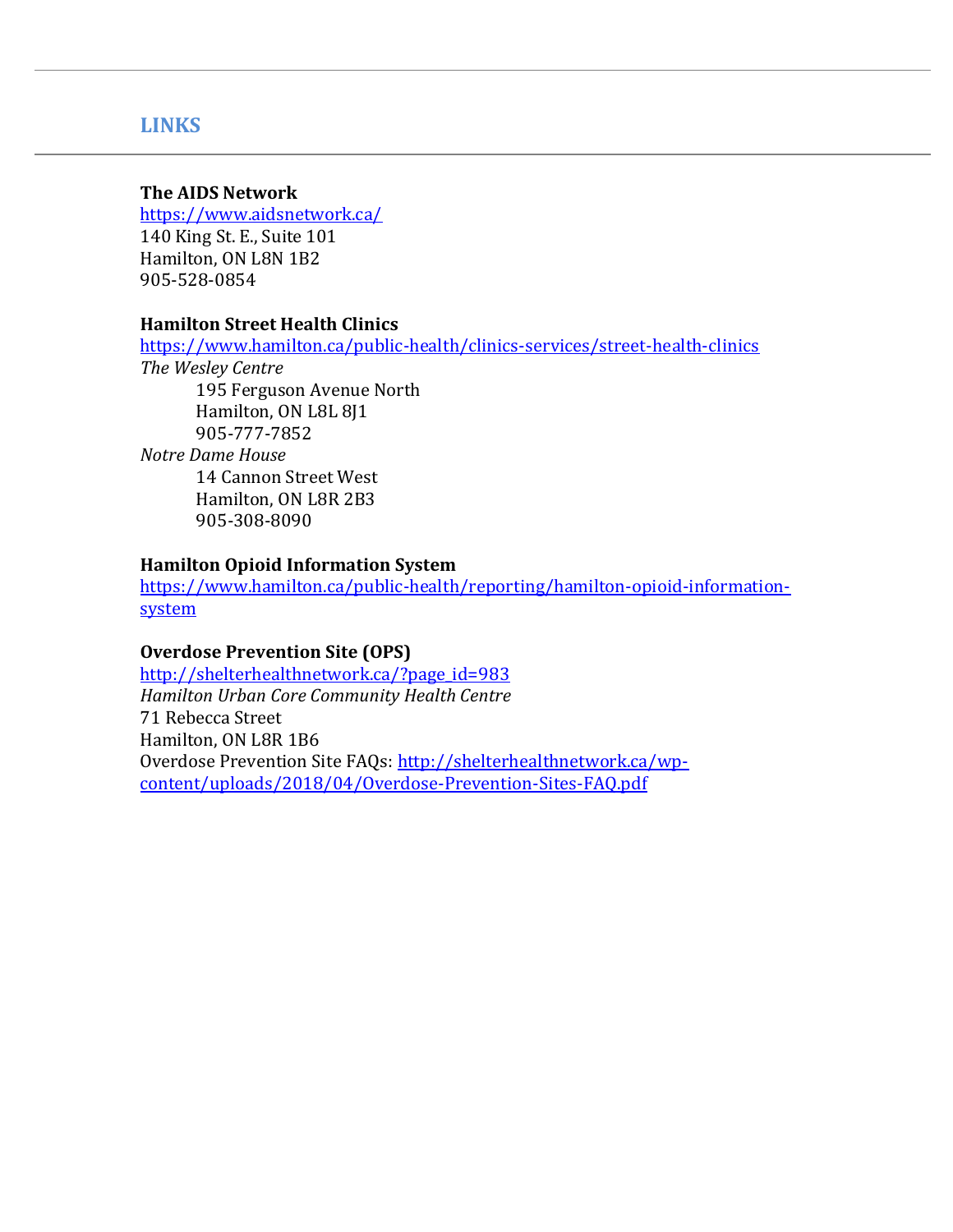*"We know that we have to address this. This is getting to be more and more of a problem. We have always put this at the top of our preoccupations as we deal with this public health crisis here in Hamilton and right across the country"* – Justin Trudeau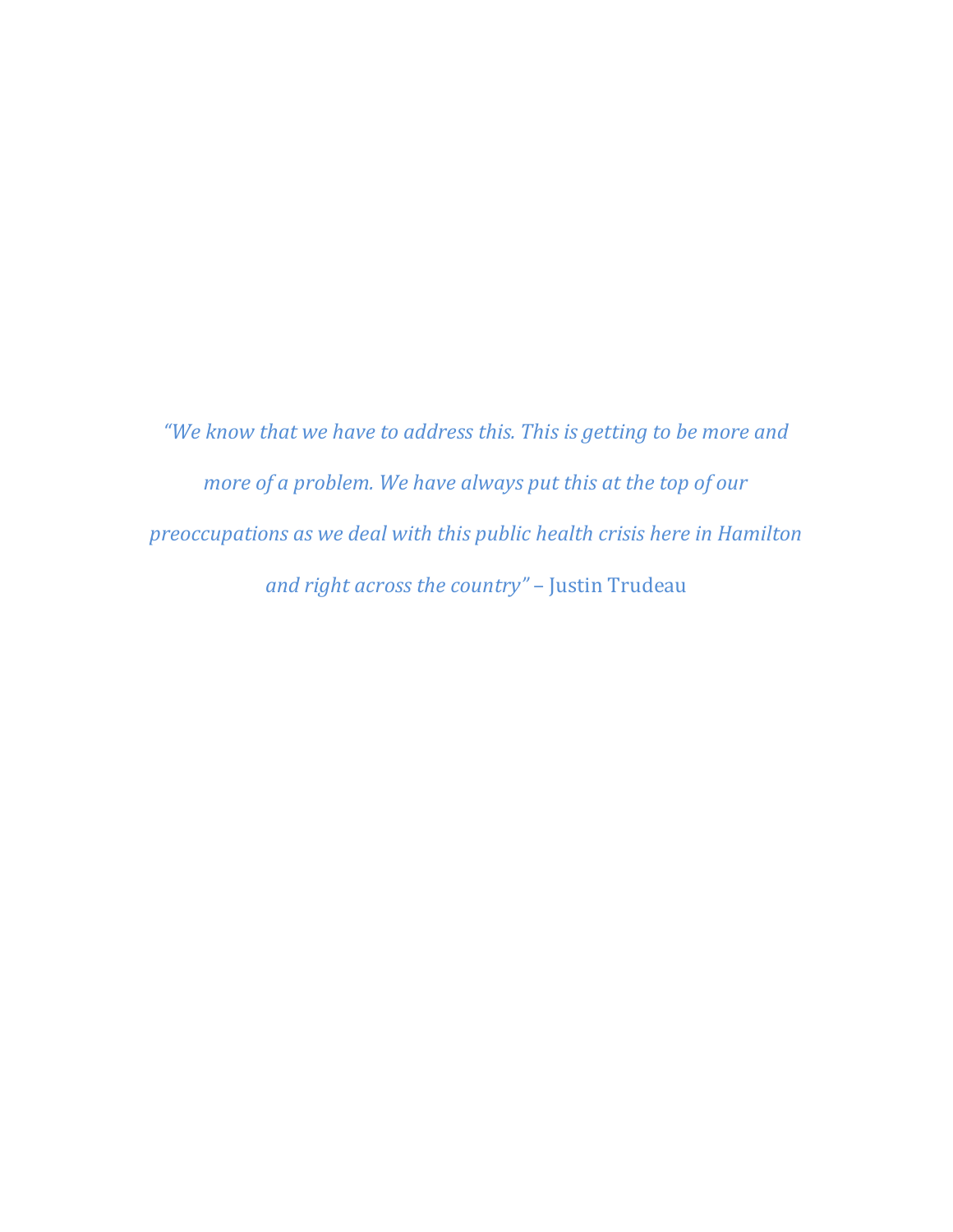The term '**opioid**' refers to substances derived either naturally or synthetically from the opium poppy.<sup>1</sup> Opioids are commonly prescribed as a medication for **pain relief**; producing their analgesic properties by binding to, and inhibiting opioid receptors in the body. The binding of exogenous opioids leads to the release of endogenous opioids, and a dramatic, effectual pain-relieving outcome. Indeed, they are our most powerful tool for mitigating pain. Besides pain control, opioids are implemented for use in anesthesia, as well as in the management of common ailments, such as cough and diarrhea.<sup>1</sup>

Canadian physicians use and prescribe many types of medications in the opioid class, such as: codeine, fentanyl, morphine, oxycodone, hydromorphone, and medical heroin.<sup>2</sup> Opioids can also be **accessed illegally**, often in the form of either fentanyl (and its derivatives) or heroin. A common, or desired, side effect of opioids is '**euphoria**', an intensely powerful feeling that can contribute to its **problematic use and/or addiction**. 2

Opioid use is widespread in Canada; in 2012, **1 in every 6 Canadians used opioids**. <sup>3</sup> Recently, however, Canada and other countries have seen a dramatic, serious **rise** in illicit and prescribed opioid use, as well as opioid-related harms. Indeed, there was a **30% increase in hospitalizations** due to opioid intoxication over the last decade<sup>4</sup> and a devastating **45% increase in deaths** (up to almost 3000 deaths in 2017), since 2016. <sup>5</sup> In 2017, the national death rate was 10.6 per 100,000, with Ontario being the second-most impacted province (See figure 1). These observations are often colloquially referred to as '**the opioid crisis'**; a term that captures the severity of the present opioid climate in Canada.<sup>6</sup>

Unfortunately, problematic opioid use and opioid dependence are associated with a myriad of other harms beyond overdose and mortality, including: increased transmission of disease such as **HIV and Hepatitis C**7, **risky behaviour** (e.g., driving under influence), <sup>8</sup> **economic burden**, 9,10 **comorbid mental disorders**, 11 and impaired **social functioning**. <sup>12</sup> The harms of opioids use are numerous, and **bidirectional** in nature. Opioids can negatively impact a person in all areas of functioning and contribute to their vulnerability and marginalization in society. Conversely, a person's vulnerability and marginalization may contribute to their opioid use and addiction.<sup>13</sup>

Fortunately, effective prevention, harm reduction, and treatment tools exist for those with opioid use problems. **OAT** is the most efficacious treatment approach for opioid addiction. <sup>14</sup> In OAT, long-acting opioid agonists, such as methadone or buprenorphine are administered to mitigate withdrawal and craving and allow the affected individual to avoid harms associated with illicit opioids such as communicable disease and relational distress.<sup>14</sup> The benefits of OAT are well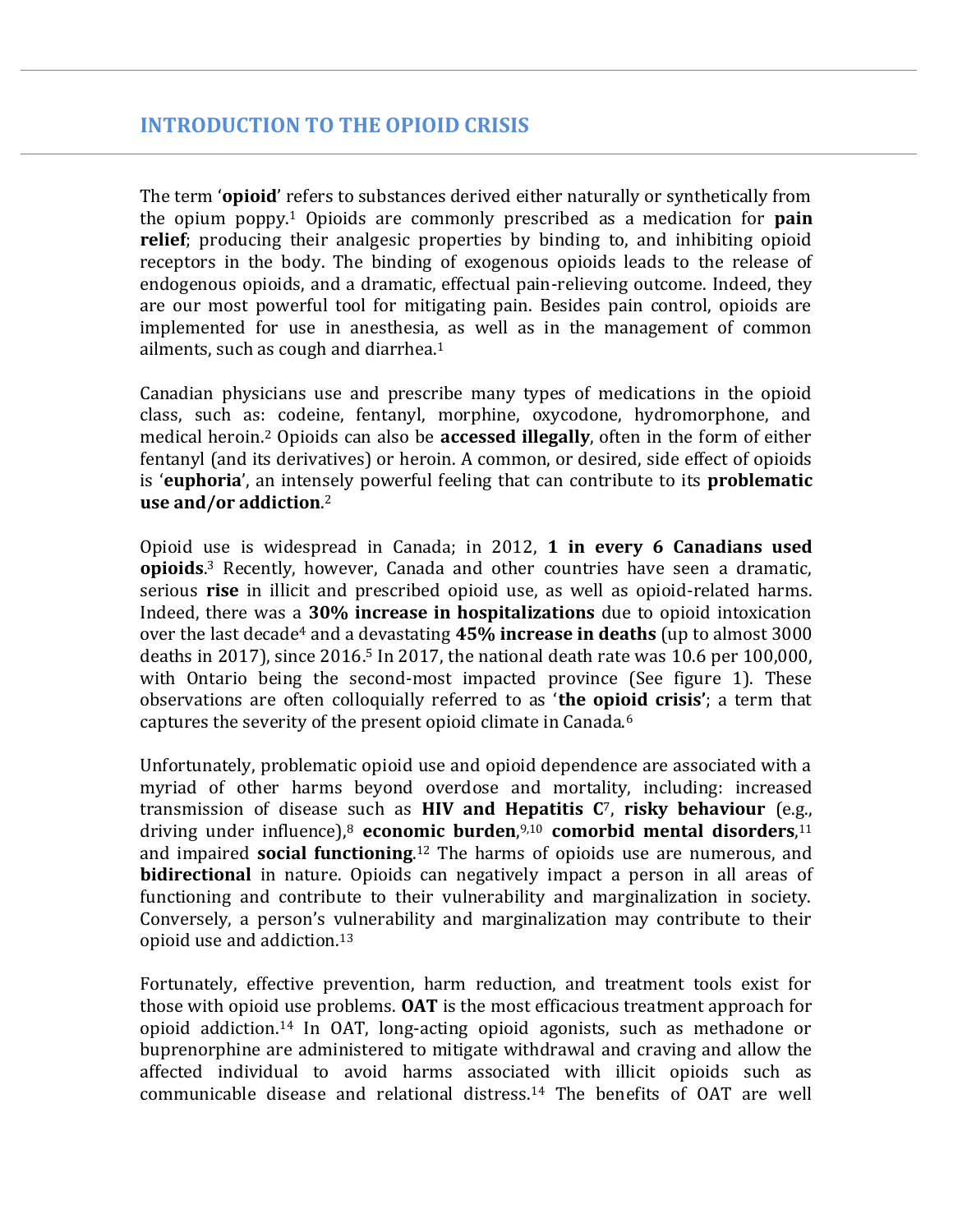established in the literature, including: **reduced criminality**, <sup>15</sup> **mortalit**y, <sup>16</sup> and **illicit opioid use**, <sup>17</sup> as well as improved **quality of life**. 18

The need, and desire for treatment is great; in fact, the number of Ontarians receiving OAT increased from 6000 to 40,000 between the years 2000 and 2016.<sup>19</sup> Despite available evidenced-based management options, and a considerable number of Canadians in need, **stigma and fear remain rampant in Canadian society**. These negative perceptions of substance use/abuse and its treatment have allowed for underdeveloped and underfunded treatment programmes, and as a result, a **climate of suffering** for vulnerable Canadians, to pervade our country.<sup>19</sup>



*Figure 1. Opioid related deaths across Canada in 2017*<sup>5</sup>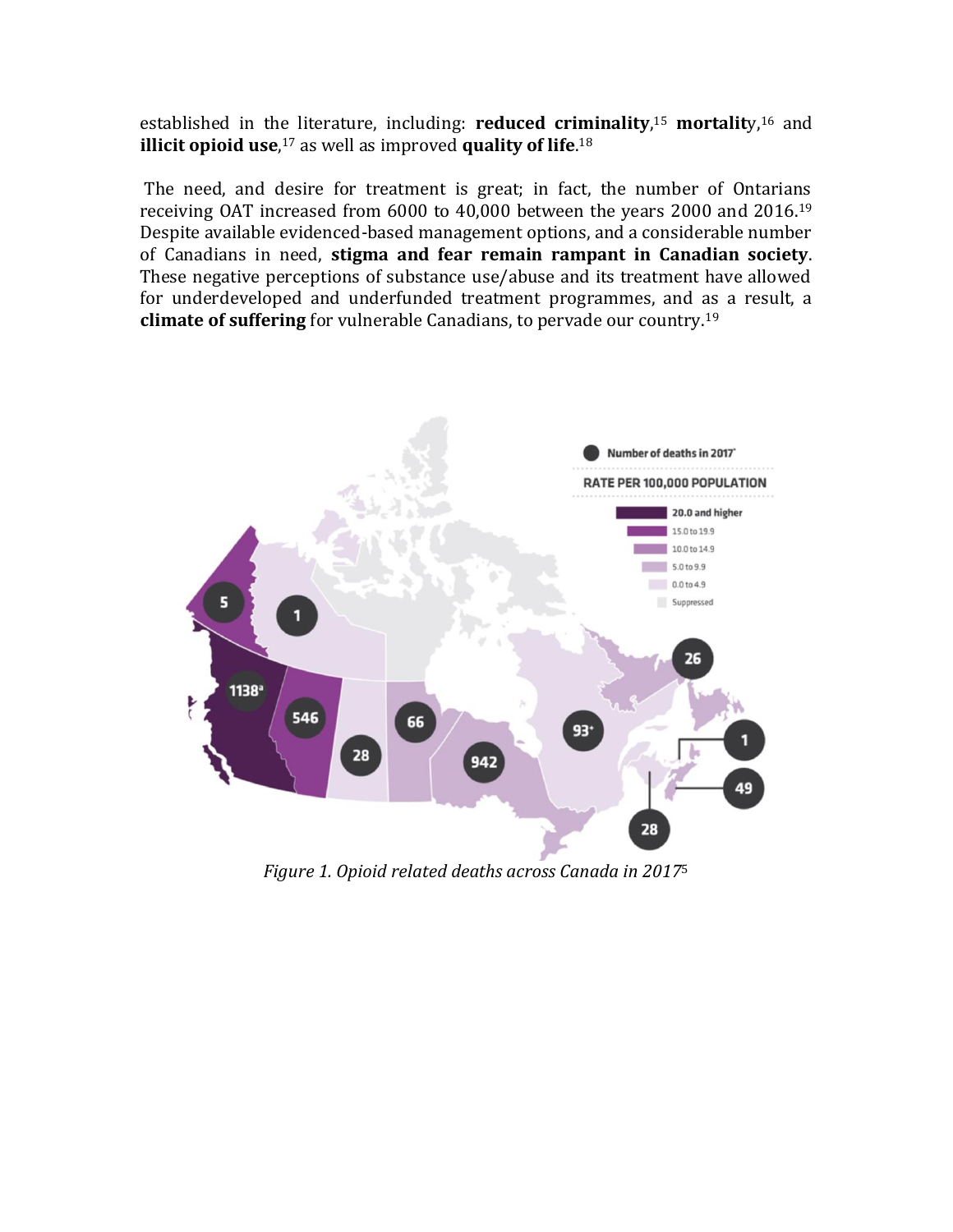**Hamilton** is not immune to the repercussions of opioid over-prescribing and use. According to the CBC, opioid-related emergency department visits have been rising dramatically in Hamilton since 2003.<sup>20</sup> Indeed, paramedic involvement spiked in 2017, averaging **37 opioid-related events** that required paramedics per month.<sup>21</sup> Remarkably, the majority of these events took place in just two neighbourhoods (see Figure 2). Specifically, ward 2 (the **Downtown area**) and ward 3 (**Hamilton Centre**) were responsible for 38.6% and 25.8% of paramedic incidents, respectively.<sup>21</sup> This finding is concerning given that the downtown area is Hamilton's smallest ward, comprising just  $7.3\%$  of the total population<sup>22</sup>, while Hamilton's centre is just 7.5% of the total population.<sup>23</sup> Furthermore, in 2017 there was an average of **42 emergency department visits** and **10 hospitalizations** per month related to opioid use in Hamilton.<sup>24</sup>



*Figure 2: Heat Map Showing Concentration of Opioid Overdose 911 Calls in Hamilton.* 21

Furthermore, the data also shows that Hamilton has been **more severely impacted** by the opioid crisis than other regions in Ontario. In 2017, Hamilton experienced **87 opioid-related deaths**; a rate **72% greater** than the provincial average (see Figure 3).25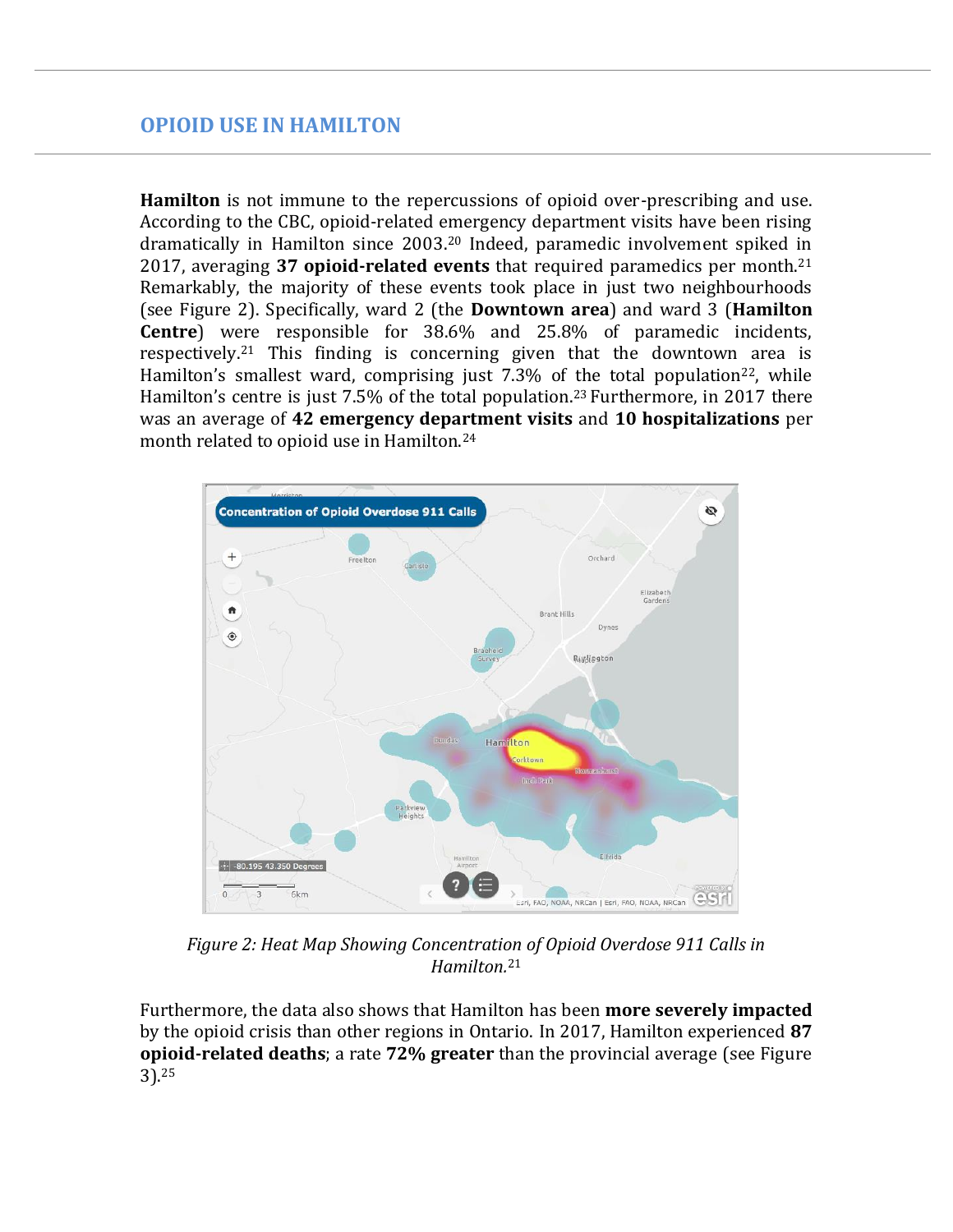

*Figure 3 Opioid Related Death Rates in Hamilton and Ontario 2005-2017.* 25

Further exacerbating the opioid crisis is the increasing amount of potent, illicit opioids pervading Hamilton. Since 2016, the City of Hamilton has warned the public of multiple **accidental overdoses** occurring due to recreational drugs, such as cocaine and heroine, being **laced** with opioids (e.g., carfentanil, methamphetamine). Most recently, alerts have been issued for "blue" and "purple" heroine; which is heroine that has been laced with fentanyl.<sup>26</sup> Fentanyl, a substance **50-100 times more potent** than morphine, has the potential to increase risk of overdose and death when laced with other street drugs.<sup>27</sup> Indeed, 72% of opioid-related deaths in Canada involved fentanyl or fentanyl analogues in 2017. 28

In sum, Hamilton is experiencing an **opioid crisis**. Rates of hospitalizations and overdoses are at an all-time high and are significantly higher than the provincial average. It is imperative that **action be taken** in order to reduce the harm of opioid use in the city.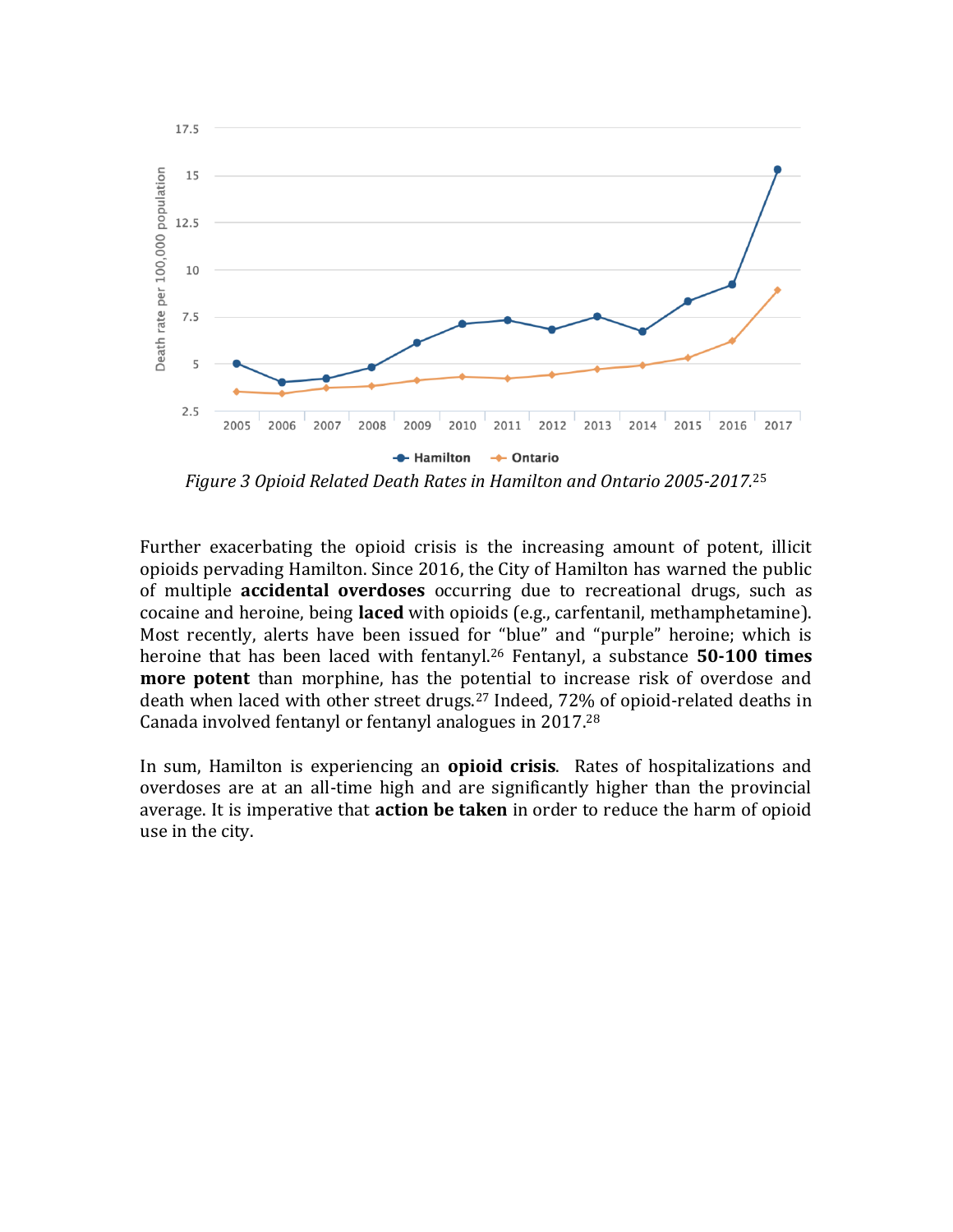The first legally sanctioned SIS, '**Insite**', opened in Vancouver in 2003 as a pilot project, which aimed to tackle the rising health consequences of opioid overdoses and injection drug use.<sup>29</sup> In Canada, SISs and SCSs fall under **federal jurisdiction**. Accordingly, the federal Minister of Health granted Insite a temporary legal exemption to protect both the clients and the staff from any criminal charges associated with illicit drug use. The exemption was grounded on Section 56 of the Controlled Drugs and Substances Act, which allows the Federal Minister of Health to provide an exemption to Canada's illicit drug laws for a specific medical or scientific purpose. Thus, Insite was opened under the condition that it operate as a scientific pilot and be continuously evaluated.<sup>29</sup>

Despite its legal backbone, Insite provoked **political and legal backlash** across Canada. For instance, the newly elected 2006 Conservative federal government threatened to repeal Insite's legal exemption.<sup>29</sup> The Conservative government argued that the harms of injection outweighed the possible benefits and that the site would bolster addictive behaviour and undermine proper treatment. This threat was succeeded by the 2011 landmark **Supreme Court of Canada** (SCC) ruling, which ordered the federal Minister of Health to extend the Insite's exemption. The ruling was grounded upon the SCC's belief that Insite provided a **life-preserving service** that promotes public health and does not increase public disorder.<sup>29</sup>

Since the inaugural SIS opening, many cities across Canada have applied for exemptions from the Controlled Drugs and Substances Act. The application process, however, was deemed arduous, providing a barrier to many cities who applied for a SIS exemption. As such, Bill C-37 was passed in 2017 to reduce the application burden and improve access to SISs in Canada. In addition, Health Canada recently began to provide **temporary class exemptions** to provinces and territories for OPSs. These temporary sites that are approved by the province to address urgent societal requirements, such as providing harm reduction supplies and supervised injection.<sup>29</sup>

#### **Best Practices in Harm Reduction Techniques Tackling the Opioid Crisis**

Vancouver pioneered the practice of **harm reduction** in an effort to mitigate their provincial opioid overdose crisis. The province opened Insite in 2003, the first legally sanctioned SIS in North America.<sup>29</sup>

#### *About SISs*

SISs are legally sanctioned environments where people who inject drugs (PWID) are able to use pre-obtained drugs in a medically supervised and hygienic fashion.<sup>30</sup> These sites provide a host of **support** to their clients, including: safe and clean instruments and substances, as well as access to trained healthcare professionals, allied service providers, and peer support. Clients are able to use the sites whenever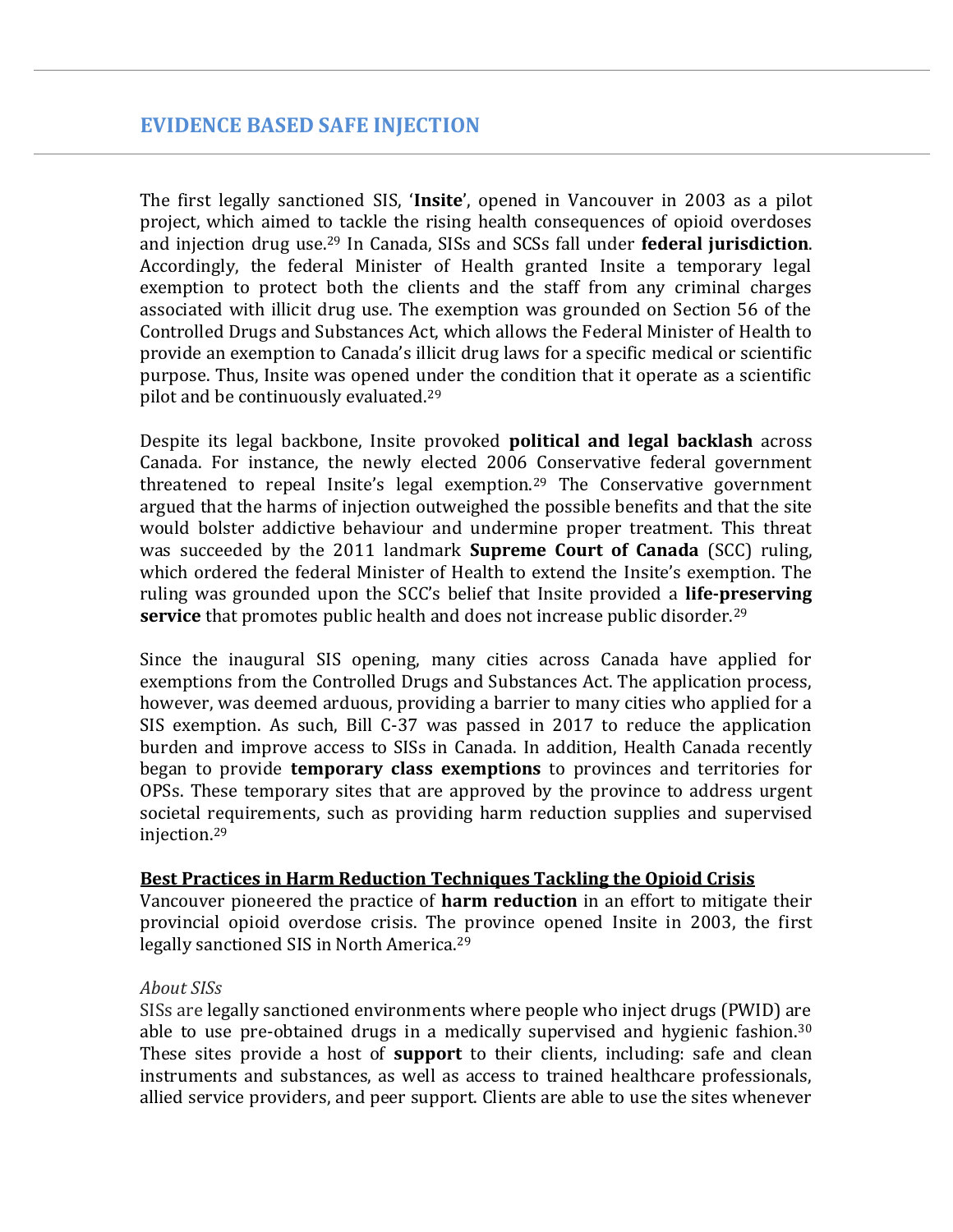necessary without the risk of criminal involvement for illicit drug possession and use. Research has shown that those who attend SISs are typically the most socially marginalized members of the PWID community (i.e., homeless or housing insecure) and are more likely to engage in high-risk behaviours, such as frequent episodes of overdose and daily drug injection.30As such, SISs target one of **Canada's most vulnerable**, and often difficult to reach, populations.

## **Benefits of Safe Consumption Sites**

Since the founding of Insite, there has been a large amount of research conducted evaluating the effectiveness of SISs. Evidence suggests benefits including: (1) **decreased morbidity and mortality**; (2) **cost benefit and cost effectiveness**; (3) **reduced public nuisances**; and (4) **access to addiction treatment/program**.

#### 1. *Decreased morbidity and mortality*

A systematic review of 75 peer-reviewed journal articles on SISs found no report of any overdose-related death within a SIS.<sup>30</sup> A study of Insite showed a **35% reduction** in the number of lethal opioid overdoses within 500 meters of the SIS compared to the rest of Vancouver.<sup>31</sup> It has been estimated that between **2 to 12 cases of fatal overdoses are avoided** each year due to SISs. 31

SISs have also been shown to reduce the risks associated with injection drug use. For instance, those who use SISs are **70% less likely to share used syringes**32, thereby **reducing HIV** transmission.33,34 Additionally, SIS attendance is associated with more hygienic drug practices (e.g., safe disposal of syringes, better care for injected-related infections) $35,36$ , and safer sexual practices. $32$ 

# 2. *Cost benefit/ cost effectiveness*

According to cost-efficacy studies, SISs in Canada are projected to **save the healthcare \$14 million** over 10 years<sup>33</sup> and prevent 1191 new HIV infections and 54 new hepatitis C infections.<sup>34</sup> Based on 2007 costs, Vancouver's Insite was shown to **prevent 3 deaths and 35 new cases of HIV**. After the Insite program costs were covered, an annual \$6 million benefit and an average benefit-cost ratio of 5.12:1 was found. 37

# 3. *Reduced Public Nuisances*

In Vancouver, SISs have also shown to **decrease injections in public** places, and reduce the amount of used syringes/other garbage discarded in public.38-40

# 4. *Access to addiction treatment/program*

Wood et al.,<sup>38</sup>found that 57% of those who attended Insite eventually entered into an addiction treatment program, with **23% of users able to cease** their injection drug use.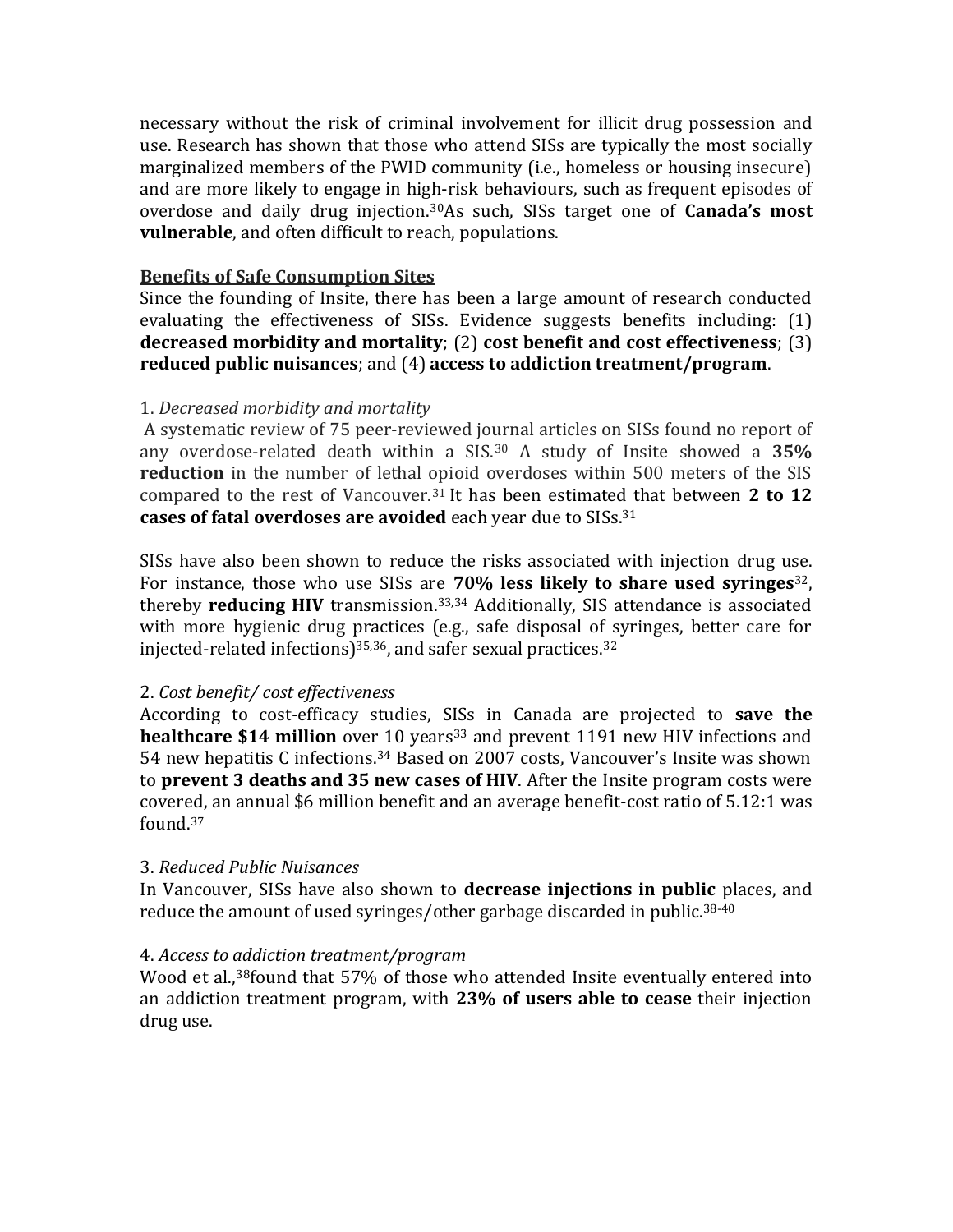# **CURRENT HAMILTON RESOURCES**

In recent years, the state of the opioid crisis in Hamilton has prompted **urgent implementation** of municipal and provincial initiatives aimed at reducing morbidity and mortality related to opioid use. The focus has been on strategies that address the '**Four Pillars'** harm reduction model that was developed in Vancouver:<sup>41</sup>

- *Prevention:* Prevent and/or delay the harmful effects of substance use
- *Treatment*: Improve health with effective treatment options
- *Harm reduction*: Reduce the harmful consequences associated with drug use
- *Enforcement*: Improve coordination with health services to link individuals to help and support

Integrated services that are currently available in Hamilton aim to offer individuals centralized access to harm reduction services, mental health services, health services, drugs and addictions services, and social services.

# **Fixed Needle Exchange Sites**

Needle and syringe exchange programs are **harm reduction** initiatives that provide clean needles and associated materials to people who inject drugs, as well as collect used needles to be safely disposed of. As mentioned, access to clean needles is an **important component** of opioid misuse management.<sup>33,34</sup> In 2016, approximately **1.2 million clean needles** were distributed through Hamilton's Needle and Syringe Program, and over **730,000 used needles were collected**. The number of needles distributed per year has doubled since 2012.<sup>42</sup>

Hamilton's **AIDS Network Needle and Syringe Program** is a local charitable organization that is active in HIV/AIDS prevention, education, and support. The program operates Monday–Friday, from 9 am–5 pm. The organization provides confidential, free education and harm reduction materials, aimed at promoting safer drug use and safer sex. Individuals who visit this location are able to access clean equipment such as: syringes, sterile water, alcohol swabs, safe inhalation kits, condoms, and dental dams. Referral services are also provided to connect individuals to other community services (e.g., addiction treatment, housing).<sup>43</sup>

Other fixed needle exchange sites currently operating in Hamilton include the **Elizabeth Fry Society** (for women only), **Hamilton Urban Core Community Health Centre**, and **Alcohol Drugs and Gambling Public Health Services**. 44,45

#### **Mobile Needle Exchange Services**

The AIDS Network also operates a **mobile van** that distributes clean drug supplies and collects used needles for safe disposal. **The van** strives to increase access to harm reduction services by operating during evening hours and providing outreach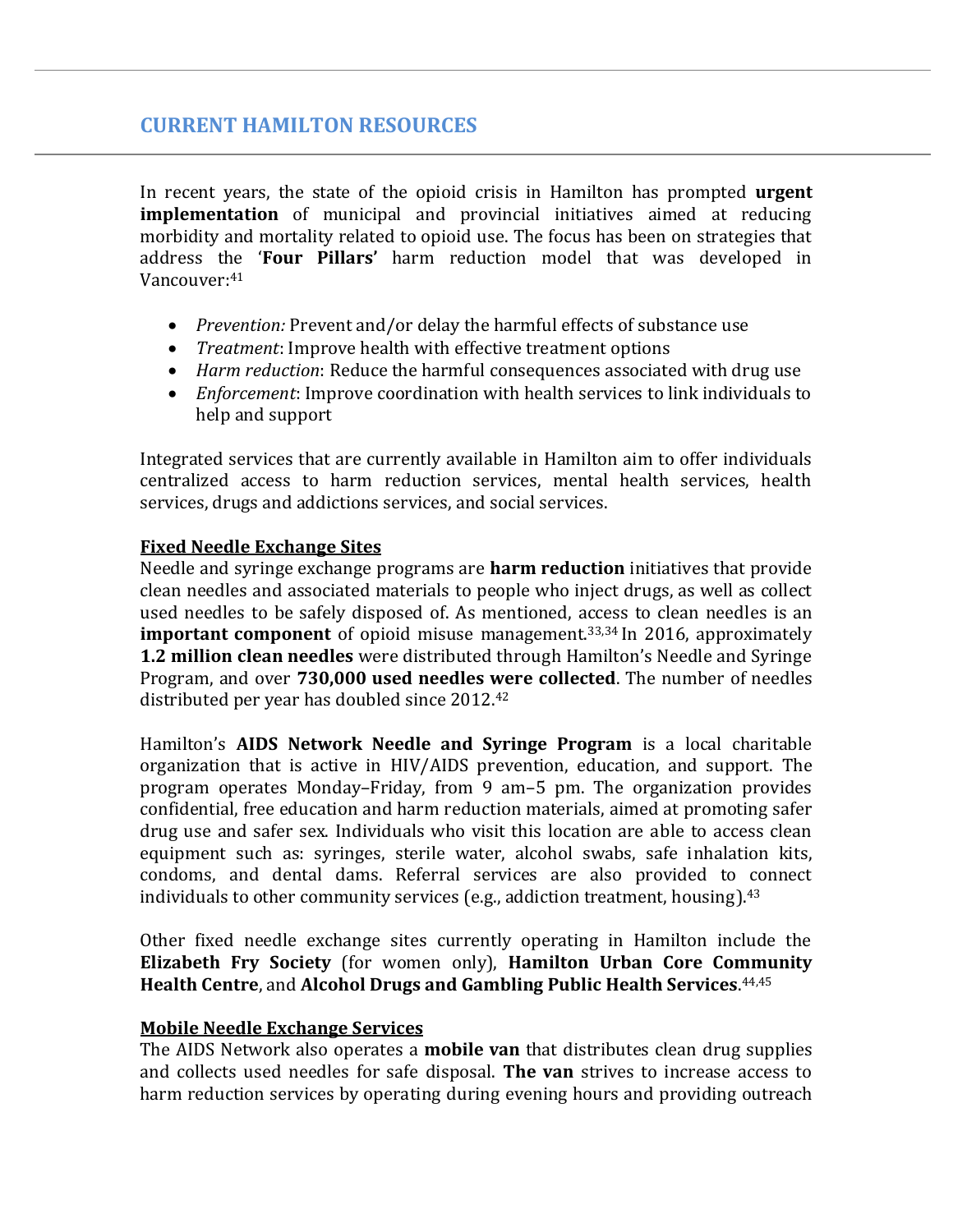to those unable to travel to established needle exchange sites. The van hours are: Monday to Sunday, from 7—11pm. The van is entirely confidential and can be contacted by phone or text message to arrange a meeting.<sup>43</sup>

# **Hamilton Overdose Prevention & Education (HOPE)**

The **HOPE Program** began in 2014, with the goal of delivering **free naloxone kits** to Hamiltonians. The program also **educates the public** on how to recognize the signs of overdose, and how to use drugs and administer naloxone safely. Naloxone kits can be picked up at various locations within the city, such as the Wesley Street Health Centre, The AIDS Network, the Urban Core Community Health Centre, City of Hamilton Sexual Health Clinics, The Van, and various pharmacies throughout the city.<sup>46</sup>

In 2016, **462 naloxone kits** were distributed through HOPE. It is estimated that this resulted in **192 life-saving events**. So far in 2018, 1495 kits have been distributed, resulting in approximately **363 lives saved** (see Figure 4).<sup>46</sup>



Naloxone kits distributed and people revived, Hamilton **Public Health Services** 

*Figure 4: Naloxone kits distributed across Hamilton June 2017-August 2018 . 46*

# **Street Health Clinics**

The City of Hamilton operates **Street Health Clinics** that provide **free medical services** (e.g., sexually transmitted disease tests, vaccinations, pregnancy testing, addictions counseling) and access to needle exchange and naloxone kits. Formal appointments and health cars are not required. Street Health Clinics are currently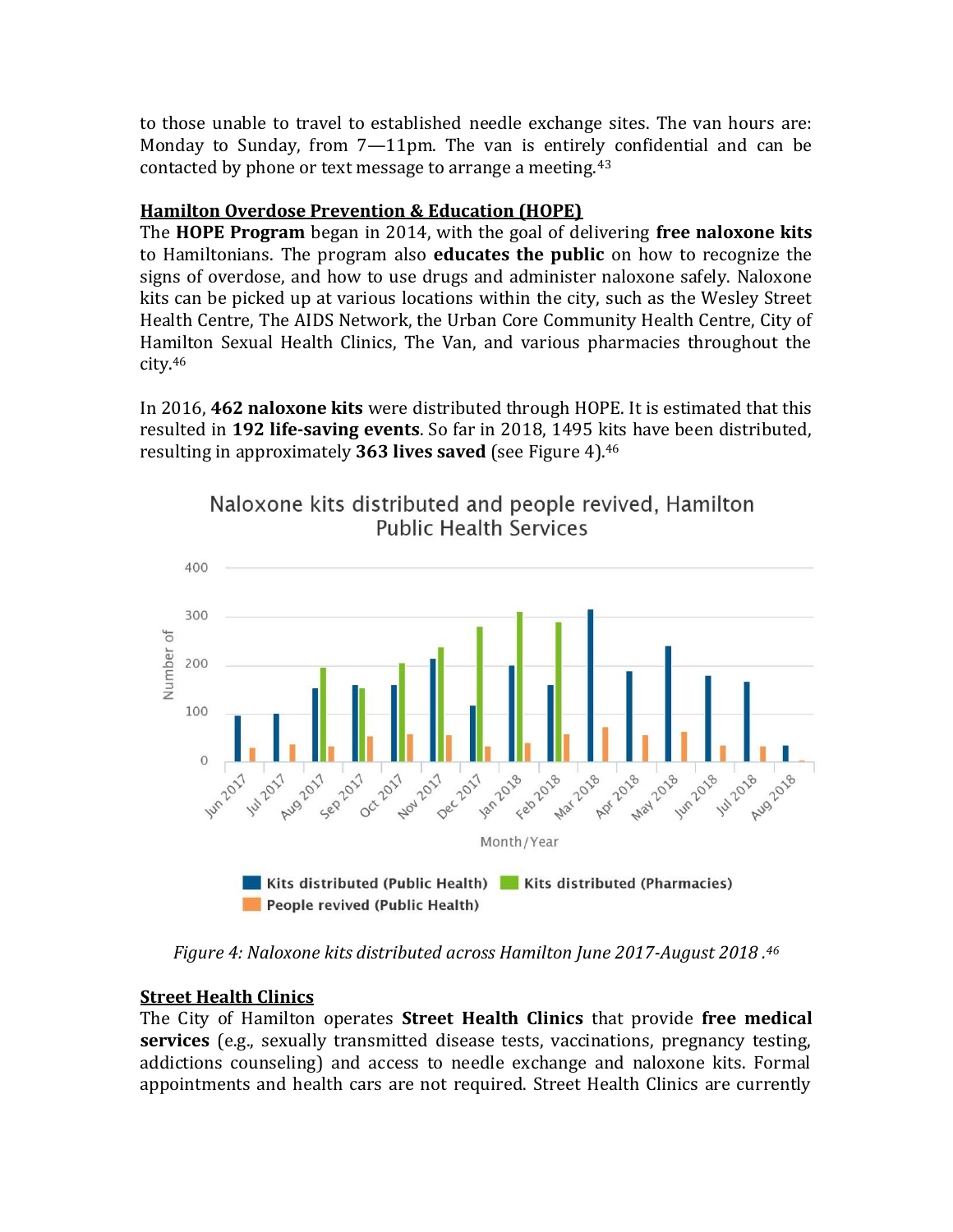operating at the Wesley Centre (Mondays, Wednesdays, and Fridays; 9 am–1 pm) and Notre Dame House (Tuesdays, 3:30—5:30pm).<sup>47</sup>

#### **Hamilton Opioid Information System – Opioid Surveillance and Monitoring**

**Hamilton Public Health Services** collaborates with Hamilton Paramedic Services, Hamilton Health Sciences, St. Joseph's Healthcare Hamilton, and community partners to collect and disseminate **opioid-related information** to the public. Information regarding naloxone distribution, opioid overdoses, opioid-related deaths, and emergency department visits and hospital admissions, can be found online.<sup>26</sup>

## **Overdose Prevention Sites (OPS)**

In December 2017, the City of Hamilton Public Health Services conducted a needs assessment and feasibility study on SISs in Hamilton and concluded that Hamilton would benefit from **additional strategies to decrease death and disability** due to injection drug use.<sup>48</sup>

Hamilton's first **temporary OP**S opened on June 5, 2018 at the **Urban Core Community Centre** at 71 Rebecca St. The site was developed in collaboration with Urban Core and Hamilton's Shelter Health Network. Sufficient funding was provided by the Ministry of Health and Long-Term Care to keep the site open until **November 30, 2018.** The site is appropriately located near Wards 2 and 3: the **most high-risk zones** for opioid-related harms.<sup>19</sup> The OPS operates on Tuesdays and Thursdays from 8—11pm, and on Mondays, Wednesdays, Fridays, and weekends, from 6— 11pm. Those who use the OPS can access a volunteer physician, nurse, and support staff. Within the **first two months**, at least **400 clients** have attended the OPS.<sup>48</sup>

As of August 2018, **De dwa da dehs nye>s Aboriginal Health Centre** has submitted an application to Health Canada to open a **permanent site in Hamilton**; the open application is still under review. <sup>49</sup> Urban Core and Wesley Urban Ministries have also expressed interest in supporting a permanent site.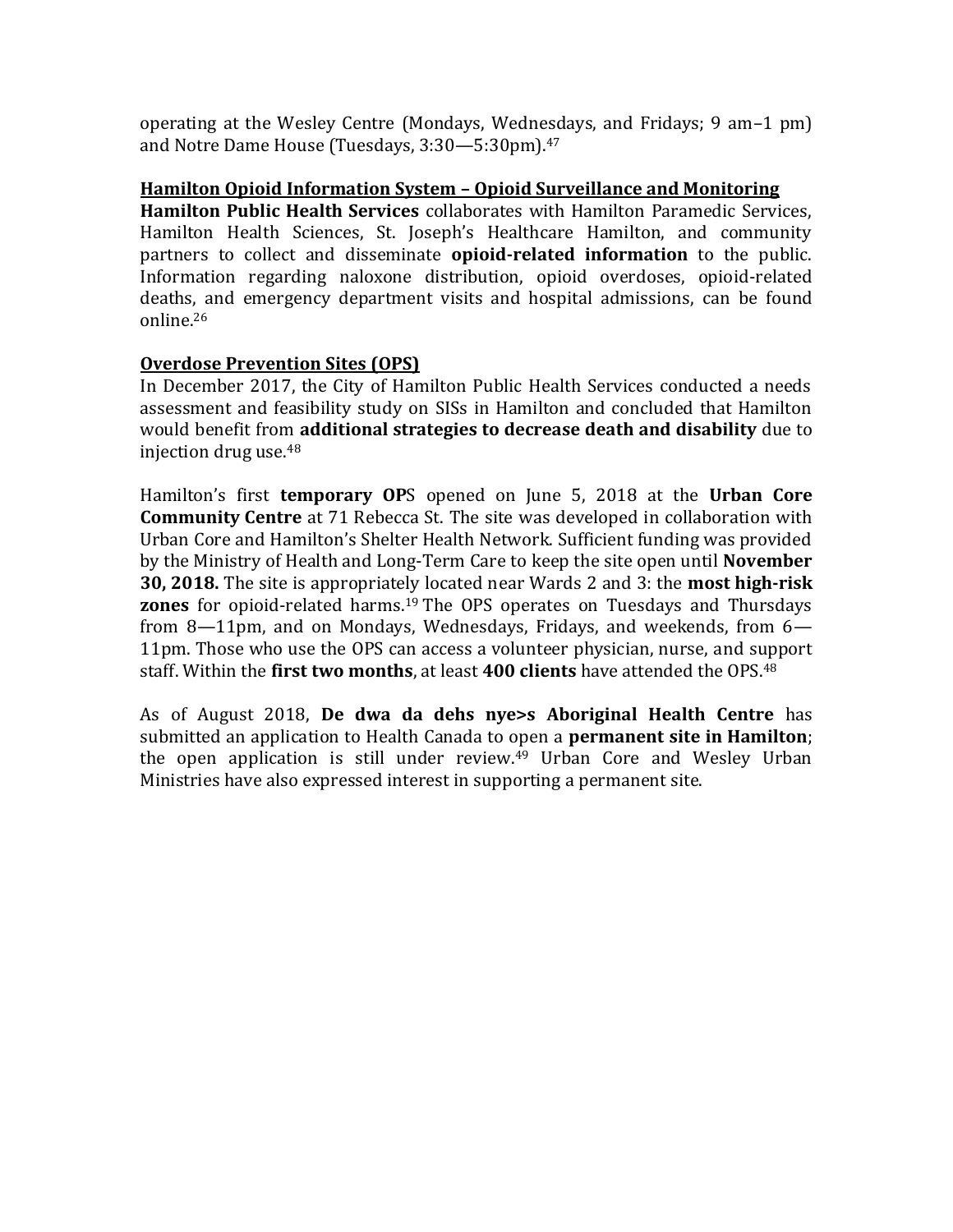# **OUR ASK**

Our ask is that the **Hamilton City Council publically support the establishment and operation of a permanent safe consumption site in the downtown Hamilton core. We ask that Councilors write a letter citing their support of a permanent injection site to Health Minister Christine Elliott.** 

In June of 2018, the Province of Ontario elected a **Conservative majority**, led by Premiere **Doug Ford**. Ford has publicly stated that he does not support SISs.<sup>50</sup> In July of 2018, the newly elected **Health Minister Christine Elliott** stated that she will review the evidence to determine if SISs "**have merit**". <sup>51</sup> As mentioned throughout our backgrounder, there is **considerable evidence** to **support harm reduction strategies** in mitigating **negative outcomes of the opioid crisis**. Although a proclamation on the state of SISs in the province of Ontario has yet to be released, we fear that evidenced-based harm reduction strategies like SISs will **lose government support/funding**, given the current political climate.

We recognize that support of SISs is a **controversia**l matter, and one that often elicits public polarity. We hope that you will recognize the **danger** that the **people of Hamilton** face due to the opioid crisis and consider the **strong evidence** in **support of SISs** to mitigate those harms. As **future physicians in Ontario**, we believe **strongly** that **Hamilton cannot afford to lose this important healthcare service**. Therefore, we are **asking each Ward Councilor** to publically announce their **support for SIS and SCS** by writing a **letter to Minister for Health, Christine Elliott.**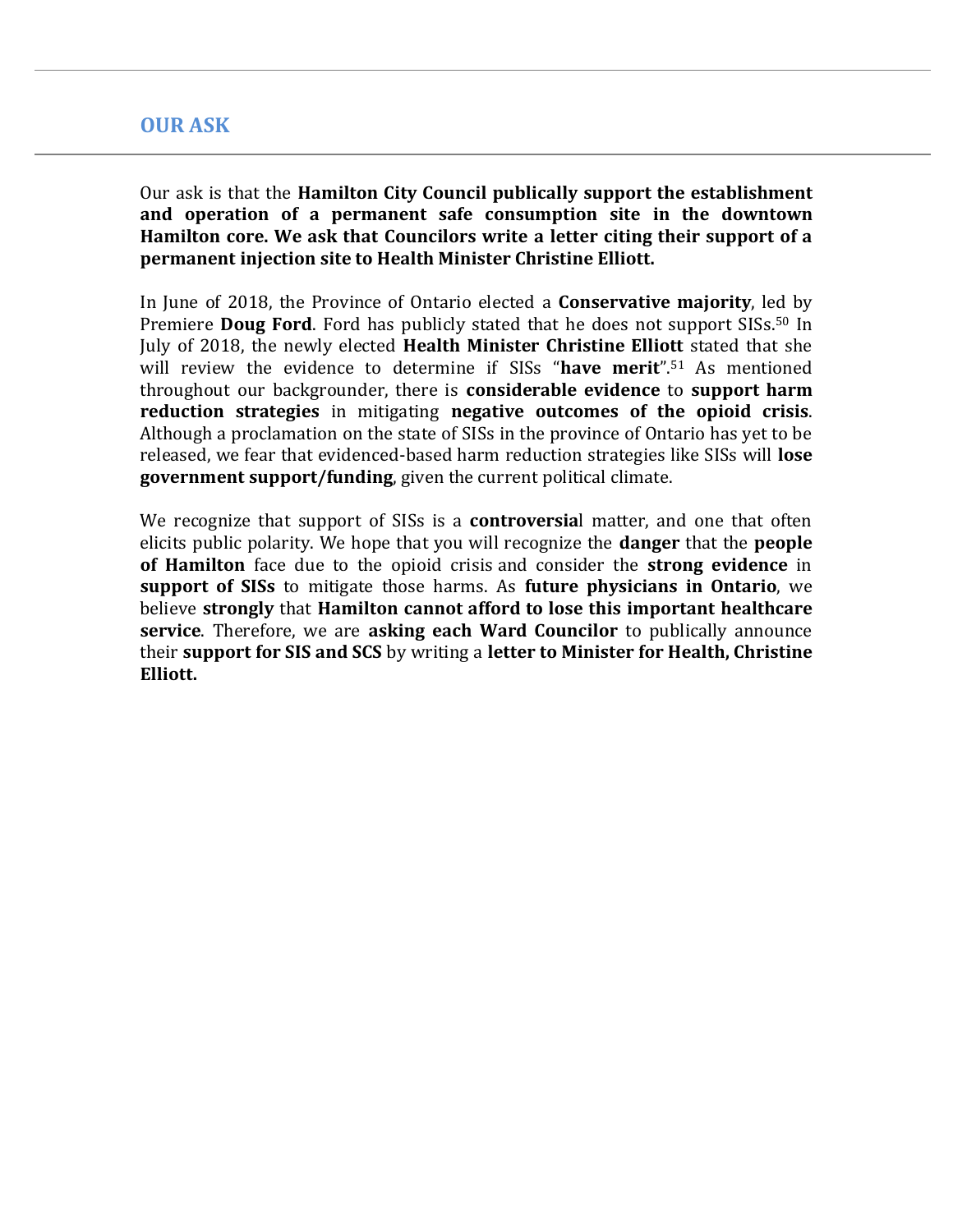# **REFERENCES**

- 1. Trevor AJ, Katzung BG, Kruidering-Hall M, ed. *Katzung & Trevor's Pharmacology: Examination & Board Review, 11e.* New York, NY: McGraw-Hill;2015. http://accessmedicine.mhmedical.com.libaccess.lib.mcmaster.ca/c ontent.aspx?bookid=1568&sectionid=95702914. Accessed August 13, 2018.
- 2. About Opioids. Government of Canada. https://www.canada.ca/en/healthcanada/services/substance-use/problematic-prescription-druguse/opioids/about.html. Updates August 13, 2018. Accessed August 13, 2018.
- 3. Canadian Alcohol and Drug Use Monitoring Survey. Government of Canada. https://www.canada.ca/en/health-canada/services/health-concerns/drugprevention-treatment/drug-alcohol-use-statistics/canadian-alcohol-druguse-monitoring-survey-summary-results-2012.html#s4. Updated April 8, 2014. Accessed April 24, 2018.
- 4. Prescription Opioids. Canadian Centre on Substance Use and Addiction. http://www.ccsa.ca/Resource%20Library/CCSA-Canadian-Drug-Summary-Prescription-Opioids-2017-en.pdf. Updated September 2017. Accessed April 24, 2018.
- 5. National report: Apparent opioid-related deaths in Canada (released March 2018). Government of Canada. https://www.canada.ca/en/publichealth/services/publications/healthy-living/national-report-apparentopioid-related-deaths-released-march-2018.html. Updated March 27, 2018. Accessed April 24, 2018.
- 6. Joint Statement of Action to Address the Opioid Crisis. Government of Canada. https://www.canada.ca/en/health-canada/services/substanceabuse/opioid-conference/joint-statement-action-address-opioidcrisis.html?\_ga=1.164248696.693163562.1476301565. Updated November 19, 2016. Accessed April 24, 2018.
- 7. Dugosh K, Abraham A, Seymour B, McLoyd K, Chalk M, Festinger D. A Systematic Review on the Use of Psychosocial Interventions in Conjunction With Medications for the Treatment of Opioid Addiction. *J Addict Med.* 2016;10(2):91-101.
- 8. Asbridge M, Cartwright J, Langille D. Driving under the influence of opioids among high school students in Atlantic Canada: Prevalence, correlates, and the role of medical versus recreational consumption. *Accid Anal Prev.* 2015;75:184-191.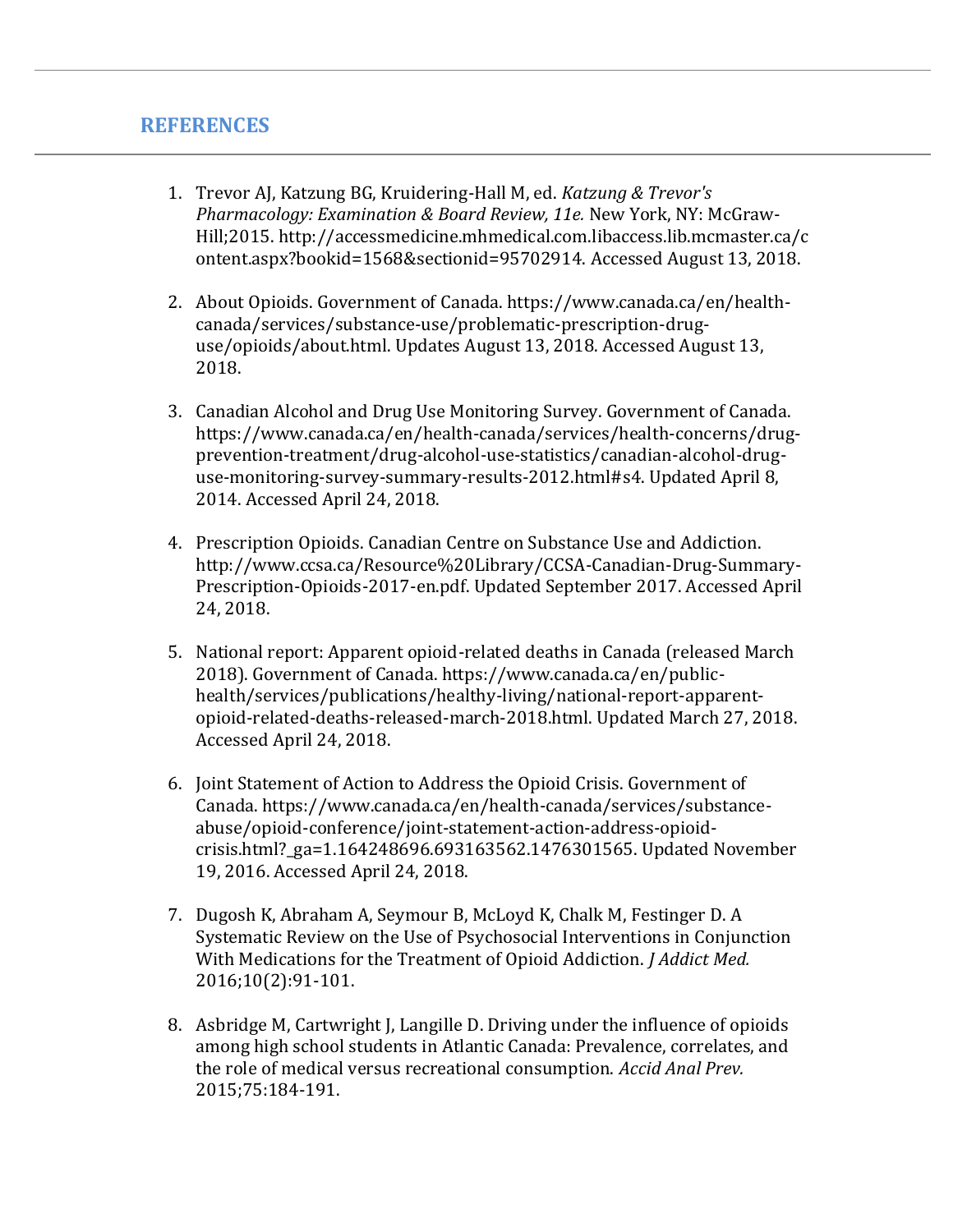- 9. Baser O, Xie L, Mardekian J, Schaaf D, Wang L, Joshi AV. Prevalence of diagnosed opioid abuse and its economic burden in the veterans health administration. *Pain Pract.* 2014;14(5):437-445.
- 10. Wall R, Rehm J, Fischer B, Brands B, Gliksman L, Stewart J, et al. Social costs of untreated opioid dependence. *J Urban Health*. 2000;77(4):688-722.
- 11. Gros DF, Milanak ME, Brady KT, Back SE. Frequency and severity of comorbid mood and anxiety disorders in prescription opioid dependence. *Am J Addict.* 2013;22(3):261-265.
- 12. von Hippel C, Henry JD, Terett G, Mercuri K, McAlear K, Rendell PG. Stereotype threat and social function in opioid substitution therapy patients. *Br J Clin Psychol.* 2017;56(2):160-171.
- 13. Kreek MJ. Extreme marginalization: addiction and other mental health disorders, stigma, and imprisonment. *Ann N Y Acad Sci.* 2013;1231:65-72.
- 14.Schuckit MA. Treatment of Opioid-Use Disorders. *NEJM.* 2016;375:357-368.
- 15. Marsch LA. The efficacy of methadone maintenance interventions in reducing illicit opiate use, HIV risk behaviour and criminality: A meta-analysis. *Addiction*. 1998;93(4):515-532.
- 16. Fullerton CA, Kim M, Thomas CP, Lyman DR, Montejano LB, Dougherty RH, et al. Medication-assisted treatment with methadone: Assessing the evidence. *Psychiatr Serv*. 2014;65(2):146-157.
- 17. Mattick RP, Breen C, Kimber J, Davoli M. Methadone maintenance therapy versus no opioid replacement therapy for opioid dependence. *Cochrane Database Syst Rev.* 2009;8(3).
- 18. Dazord A, Mino A, Page D, Broers B. Patients on methadone maintenance treatment in Geneva. *Eur Psychiatry.* 1998;13:235-241.
- 19. Morin KA, Eibl JK, Franklyn AM, Marsh DC. The opioid crisis: past, present and future policy climate in Ontario, Canada. *Subst Abuse Treat Prev Policy.* 2017;12:45-51.
- 20. Carter, A. Opioid emergency room visits in Hamilton at highest level in 14 years. *CBC News.* July 6, 2017. [https://www.cbc.ca](https://www.cbc.ca-/news/canada/hamilton/opioids-1.4193444)  [/news/canada/hamilton/opioids-1.4193444.](https://www.cbc.ca-/news/canada/hamilton/opioids-1.4193444) Accessed August 7,2018.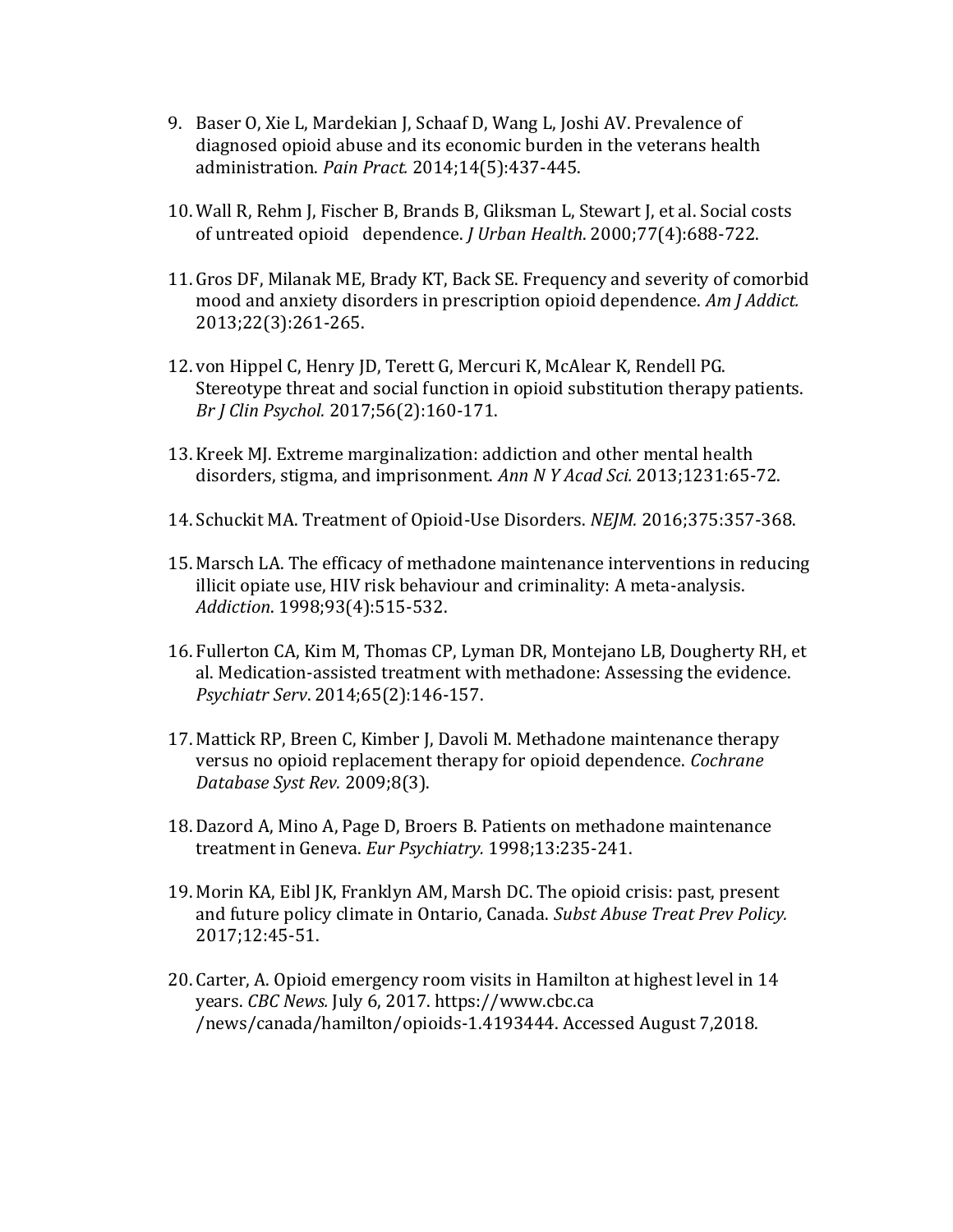- 21.Hamilton Opioid Information System Opioid Overdoses. Hamilton Public Health. Hamilton Public Health. [https://www.hamilton.ca/public](https://www.hamilton.ca/public-health/reporting/hamilton-opioid-information-system-opioid-overdoses)[health/reporting/hamilton-opioid-information-system-opioid-overdoses.](https://www.hamilton.ca/public-health/reporting/hamilton-opioid-information-system-opioid-overdoses)  July 27, 2017. Accessed August 7, 2018.
- 22. City of Hamilton Ward Profiles: Ward Two. City of Hamilton. Planning and Economic Development Department. [https://d3fpllf1m7bbt3.cloud](https://d3fpllf1m7bbt3.cloud-front.net/sites/default/files/media/browser/2015-06-01/ward-profiles-2011-ward-2.pdf)[front.net/sites/default/files/media/browser/2015-06-01/ward-profiles-](https://d3fpllf1m7bbt3.cloud-front.net/sites/default/files/media/browser/2015-06-01/ward-profiles-2011-ward-2.pdf)[2011-ward-2.pdf.](https://d3fpllf1m7bbt3.cloud-front.net/sites/default/files/media/browser/2015-06-01/ward-profiles-2011-ward-2.pdf) 2011. Accessed August 7, 2018
- 23. City of Hamilton Ward Profiles: Ward Three. City of Hamilton. Planning and Economic Development Department. [https://d3fpllf1m7bbt3.cloudfront.net/sites/default/files/media/browse](https://d3fpllf1m7bbt3.cloudfront.net/sites/default/files/media/browser/2015-06-01/ward-profiles-2011-ward-3.pdf) [r/2015-06-01/ward-profiles-2011-ward-3.pdf.](https://d3fpllf1m7bbt3.cloudfront.net/sites/default/files/media/browser/2015-06-01/ward-profiles-2011-ward-3.pdf) 2011. Accessed August 7, 2018.
- 24.Hamilton Opioid Information System Emergency Department Visits and Hospital Admissions. Hamilton Public Health. [https://ww](https://ww-w.hamilton.ca/public-health/reporting/hamilton-opioid-information-system-emergency-department-visits-and-hospital)[w.hamilton.ca/public-health/reporting/hamilton-opioid-information](https://ww-w.hamilton.ca/public-health/reporting/hamilton-opioid-information-system-emergency-department-visits-and-hospital)[system-emergency-department-visits-and-hospital.](https://ww-w.hamilton.ca/public-health/reporting/hamilton-opioid-information-system-emergency-department-visits-and-hospital) August 23, 2018. Accessed September 1, 2018.
- 25.Hamilton Opioid Information System Deaths. Hamilton Public Health. [https://www.hamilton.ca/public-health/reporting/hamilton-opioid](https://www.hamilton.ca/public-health/reporting/hamilton-opioid-information-system-deaths)[information-system-deaths.](https://www.hamilton.ca/public-health/reporting/hamilton-opioid-information-system-deaths) July 27, 2017. Accessed August 7, 2018.
- 26.Hamilton Opioid Information System. Hamilton Public Health. [https://www.hamilton.ca/public-health/reporting/hamilton-opioid](https://www.hamilton.ca/public-health/reporting/hamilton-opioid-information-system)[information-system.](https://www.hamilton.ca/public-health/reporting/hamilton-opioid-information-system) February 24, 2017. Accessed August 7, 2018.
- 27. Edinboro, L. E., Poklis, A., Trautman, D., Lowry, S., Backer, R., & Harvey, C. M. Fatal fentanyl intoxication following excessive transdermal application. *Journal of Forensic Science*. 1997;*42*(4): 741-743.
- 28. Apparent opioid-related deaths. Government of Canada. [https://www.canada.ca/en/health-canada/services/substance](https://www.canada.ca/en/health-canada/services/substance-use/problematic-prescription-drug-use/opioids/apparent-opioid-related-deaths.html)[use/problematic-prescription-drug-use/opioids/apparent-opioid-related](https://www.canada.ca/en/health-canada/services/substance-use/problematic-prescription-drug-use/opioids/apparent-opioid-related-deaths.html)[deaths.html.](https://www.canada.ca/en/health-canada/services/substance-use/problematic-prescription-drug-use/opioids/apparent-opioid-related-deaths.html) August 13, 2018. Accessed August 7, 2018.
- 29. Kerr, T. Mitra, S. Kennedy, MC. McNeil, R. Supervised Injection Facilities in Canada: Past, Present, and Future. *Harm Red J*. 2017;14(1).
- 30. Potier, C. Laprévote, V. Dubois-Arber, F. Cottencin, O. Rolland, B. Supervised Consumption Services: what has been demonstrated? A systematic literature review. *Drug and Alcohol Dependence*. 2014; 145: 48–68.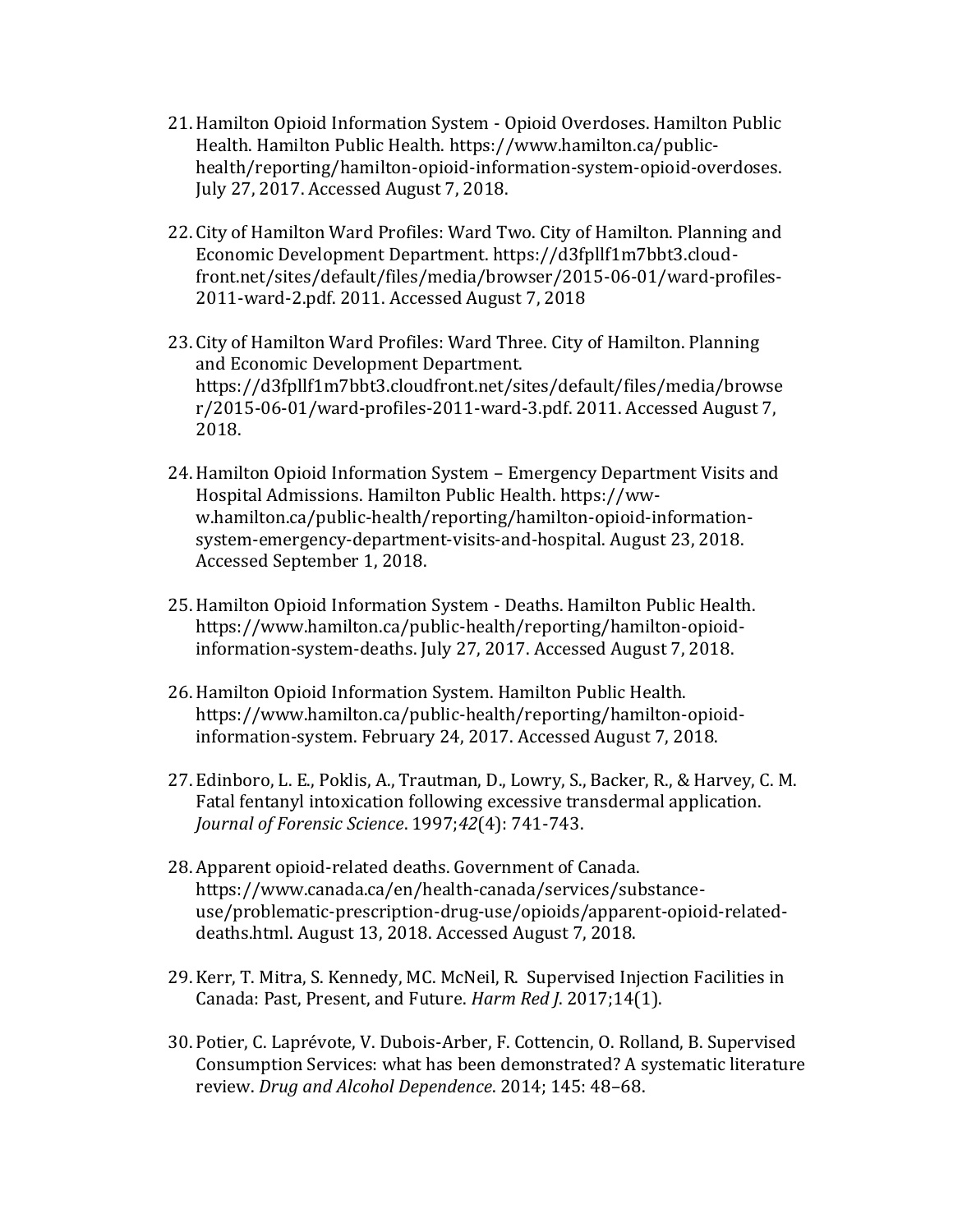- 31. Marshall B.DL. Milloy MJ. Wood E. Montaner JSG. Kerr T. Reduction in overdose mortality after the opening of North America's first medically supervised safer injecting facility: a retrospective population-based study. *Lancet.* 2011; 377:1429–37.
- 32. Kerr T. Oleson M. Tyndall M. W. Montaner J.,Wood E. A description of a peerrun supervised injection site for injection drug users. *J Urban Health.* 2005; 82:267–75.
- 33. Bayoumi A. M., Zaric G. S. The cost–effectiveness of Vancouver's supervised injection facility. *Can Med Assoc J.* 2008;179:1143–51.
- 34. Pinkerton S. D. How many HIV infections are prevented by Vancouver Canada's supervised injection facility? *Int J Drug Policy.* 2011;22:179–83.
- 35. Wood E, Tyndall MW, Zhang R, Montaner JS, Kerr T. Rate of detoxification service use and its impact among a cohort of supervised injecting facility users. *Addiction.* 2007;102(6):916–9.
- 36.Small W, Wood E, Lloyd-Smith E, Tyndall M, Kerr T. Accessing care for injection-related infections through a medically supervised injecting facility: a qualitative study. *Drug Alcohol Depend.* 2008;98:159–62.
- 37. Andresen MA, Boyd N. A cost–benefit and cost–effectiveness analysis of Vancouver's supervised injection facility. *Int J Drug Policy*. 2010; 21:70–6.
- 38. Wood E, Kerr T, Montaner JS, Strathdee SA, Wodak A., Hankins CA, Schechter MT, Tyndall MW. Rationale for evaluating North America's first medically supervised safer-injecting facility. *Lancet Infect Dis.* 2004;4(5):301–6.
- 39. Petrar S, Kerr T, Tyndall MW, Zhang R, Montaner JSG, Wood E. Injection drug users' perceptions regarding use of a medically supervised safer injecting facility. *Addict Behav.* 2007; 32:1088–93
- 40.Stoltz JA, Wood E, Small W, Li K., Tyndall M., Montaner J. Kerr T. Changes in injecting practices associated with the use of a medically supervised safer injection facility. *J Public Health (Oxf)*. 2007; 29(1): 35–9
- 41. Four Pillars drug strategy. City of Vancouver. [https://vancouver.ca/people](https://vancouver.ca/people-programs/four-pillars-drug-strategy.aspx)[programs/four-pillars-drug-strategy.aspx.](https://vancouver.ca/people-programs/four-pillars-drug-strategy.aspx) 2018. Accessed September 2, 2018.
- 42.Hamilton supervised injection site: Needs assessment & feasibility study. Hamilton, ON. City of Hamilton. [https://www.hamilton.ca/city](https://www.hamilton.ca/city-initiatives/strategies-actions/supervised-injection-site-needs-assessment-feasibility-study)[initiatives/strategies-actions/supervised-injection-site-needs-assessment](https://www.hamilton.ca/city-initiatives/strategies-actions/supervised-injection-site-needs-assessment-feasibility-study)[feasibility-study.](https://www.hamilton.ca/city-initiatives/strategies-actions/supervised-injection-site-needs-assessment-feasibility-study) December 2017. Accessed August 7, 2018.